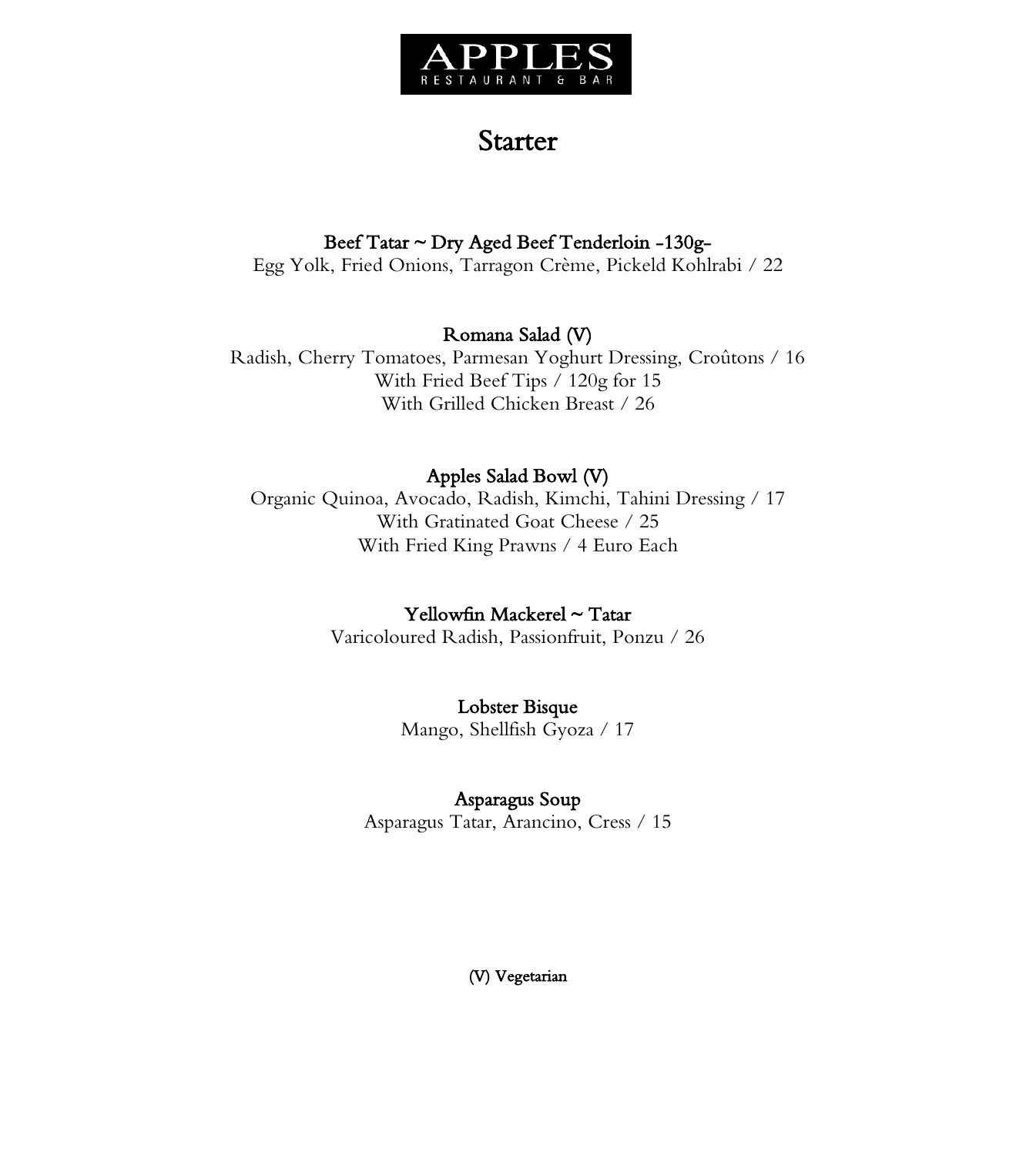

# Main Course

## Roasted Cauliflower (V)

Ras el-Hanout, Tahini Emulsion, Pomegranate, Sautéed Vegetables / 28 With Fried King Prawns / 4 Euro Each

#### Pan-Fried Fjord Trout Filet

Sugar Pea, Wakame Seaweed, Cucumber, Wasabi / 29

### Truffled Linguini

Fresh Truffle, Poached Egg, Green Asparagus, Parmesan / 31 With Fried Beef Tips / 120g for 15

#### "Holsteiner" Free Range Beef ~ Cheek & Filet

Wild Garlic-Mashed Potatoes, Young Carrots, Pickling Onion, Jus de Rôti / 38

#### Chateaubriand -400g- for 2 persons

Gratinated Potatoes, Bacon Beans, Green Asparagus Portwine Jus, Sauce Béarnaise / 55 per Person

# Lavagrill

| 200g / 29 |
|-----------|
| 220g / 28 |
| 200g / 54 |
| 300g / 49 |
|           |

#### Sauces & Side Dishes

Portwine Jus, Sauce Béarnaise, Herb Butter, Truffle Butter, Pepper Sauce / 3 each Honey Ginger Carrots, Mashed Potatoes, Gratinated Potatoes / 5 each Bacon Beans, Sautéed Mushrooms, Apples Salad, Caesar Salad / 7 each Broccoli, Green Asparagus, Truffle Risotto, Truffled Potato Mash / 8 each

#### (V) Vegetarian